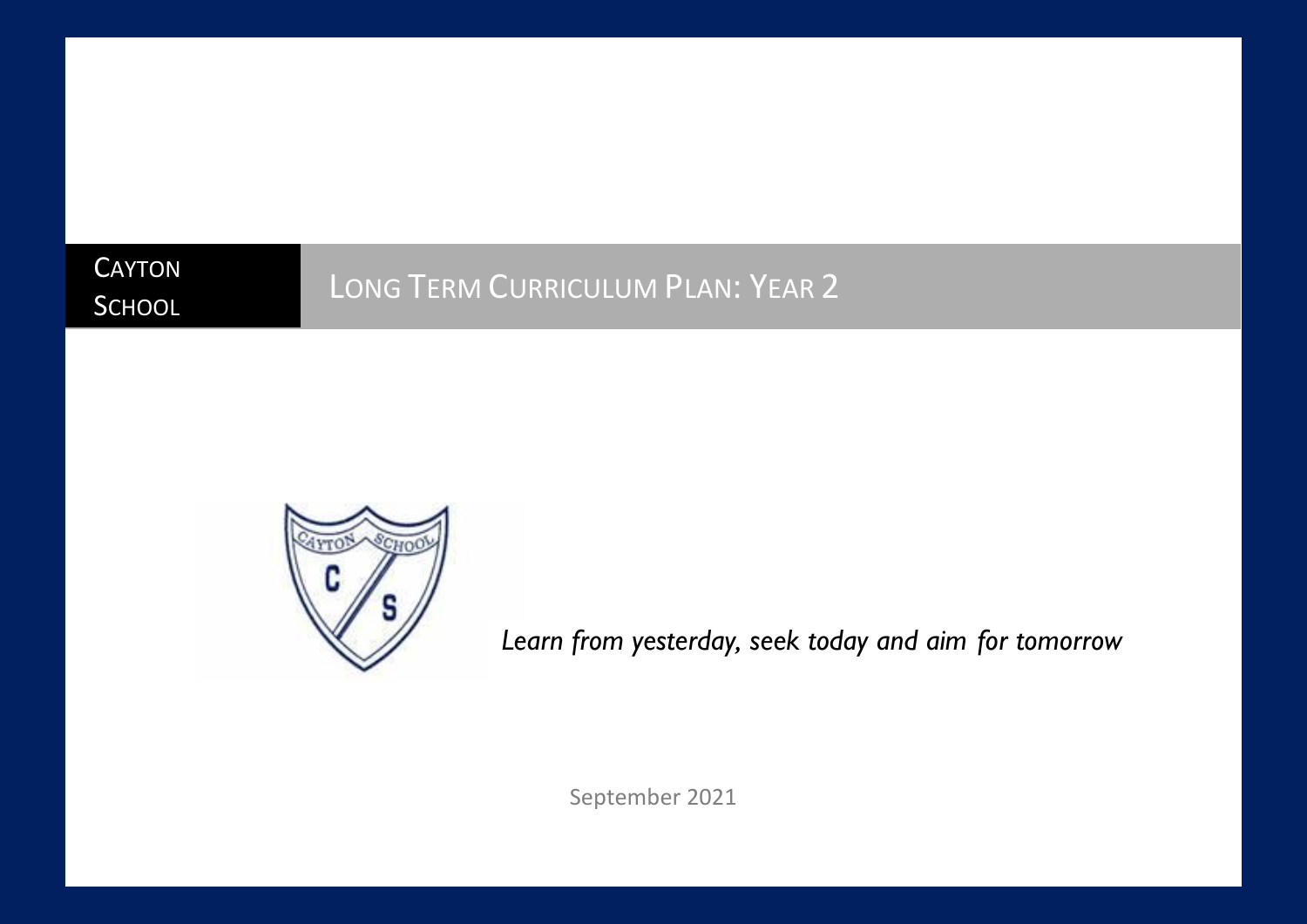#### **LONG TERM CURRICULUM PLAN YEAR 2**

## **Year Groups to follow the National Curriculum English and Mathematics Programme of Study**

# **KEY DRIVERS**

#### **History**

| <b>Within living memory</b>                                                                                                 | <b>Beyond living memory</b>                                                                                                                                                                                                                                          | Lives of significant people                                                                                                                                                                          | <b>Local history</b>                                                                                                                                                                                                          |
|-----------------------------------------------------------------------------------------------------------------------------|----------------------------------------------------------------------------------------------------------------------------------------------------------------------------------------------------------------------------------------------------------------------|------------------------------------------------------------------------------------------------------------------------------------------------------------------------------------------------------|-------------------------------------------------------------------------------------------------------------------------------------------------------------------------------------------------------------------------------|
| Changes within living memory.<br>Where appropriate, these should<br>be used to reveal aspects of<br>change in national life | Events beyond living memory that<br>are significant nationally or globally<br>[for example, the Great Fire of<br>London, the first aeroplane flight or<br>events commemorated through<br>festivals or anniversaries]                                                 | The lives of significant individuals<br>in the past who have contributed to<br>national and international<br>achievements. Some should be<br>used to compare aspects of life in<br>different periods | Significant historical events, people<br>and places in their own locality                                                                                                                                                     |
|                                                                                                                             | Know about an event or events<br>that happened long ago, even<br>before their grandparents were<br>born.<br>Know what we use today<br>instead of older given artefacts.<br>Know that children's lives<br>today are different to those of<br>children a long time ago | Know about a famous person<br>from outside the UK and<br>explain why they are famous                                                                                                                 | Know how the local area is<br>different to the way it used to<br>be a long time ago<br>Differentiate between things<br>that were here 100 years ago<br>and things that were not<br>(including buildings, tools, toys,<br>etc. |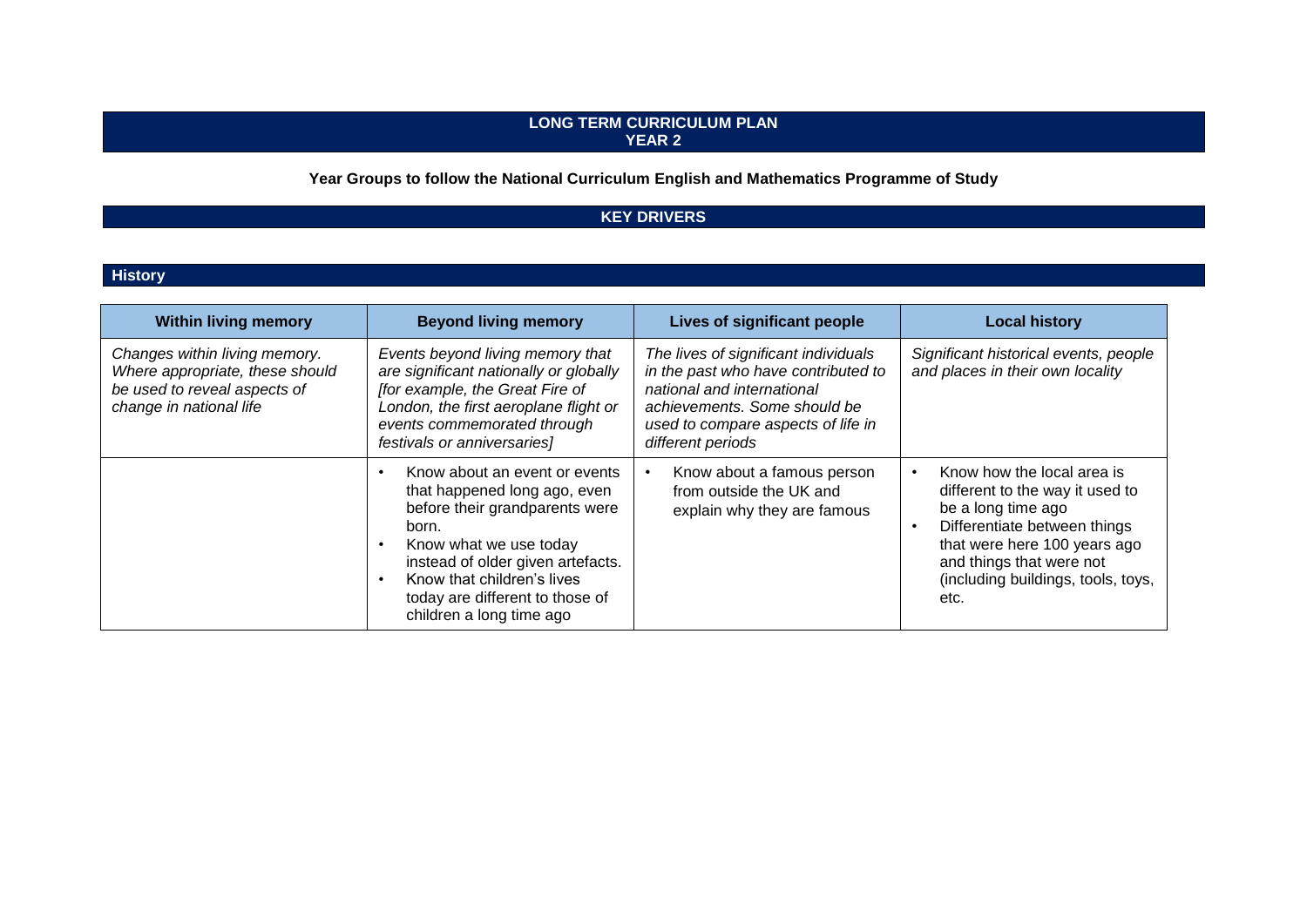#### **Geography**

| <b>Human and Physical Geography</b><br><b>Locational Knowledge</b><br><b>Place Knowledge</b>                                                                                                                                                                 |                                                                       |                                                                                                                                                                                                                                 | <b>Skills and Fieldwork</b>                                                                                                                                                                                |                                                                                                                                                                                                                                                                              |                                                                                                                                                                               |
|--------------------------------------------------------------------------------------------------------------------------------------------------------------------------------------------------------------------------------------------------------------|-----------------------------------------------------------------------|---------------------------------------------------------------------------------------------------------------------------------------------------------------------------------------------------------------------------------|------------------------------------------------------------------------------------------------------------------------------------------------------------------------------------------------------------|------------------------------------------------------------------------------------------------------------------------------------------------------------------------------------------------------------------------------------------------------------------------------|-------------------------------------------------------------------------------------------------------------------------------------------------------------------------------|
| Name, locate and<br>identify<br>characteristics of<br>the four countries<br>and capital cities<br>of the United<br>Kingdom and its<br>surrounding seas                                                                                                       | Name and locate<br>the world's seven<br>continents and five<br>oceans | Understand geographical<br>similarities and differences<br>through studying the<br>human and physical<br>geography of a small area<br>of the United Kingdom,<br>and of a small area in a<br>contrasting non-European<br>country | Identify seasonal<br>and daily weather<br>patterns in the<br>United Kingdom and<br>the location of hot<br>and cold areas of<br>the world in relation<br>to the Equator and<br>the North and South<br>Poles | Use basic<br>geographical<br>vocabulary to refer<br>to:<br>beach, cliff, coast,<br>forest, hill, mountain,<br>sea, ocean, river,<br>soil, valley,<br>vegetation, season<br>and weather<br>city, town, village,<br>factory, farm, house,<br>office, port, harbour<br>and shop | Use world maps, atlases and<br>globes<br>Use simple compass directions<br>Use aerial photos, construct<br>simple maps<br>Undertake simple fieldwork within<br>school locality |
| Know the names of and locate the<br>$\bullet$<br>seven continents of the world<br>Know the names of and locate the<br>five oceans of the world<br>Know the name of and locate the<br>four capital cities of England, Wales,<br>Scotland and Northern Ireland |                                                                       | Know the main<br>differences between a<br>place in England and<br>that of a small place in<br>a non-European<br>country                                                                                                         | $\bullet$<br>forest and beach                                                                                                                                                                              | Identify the following physical features:<br>mountain, lake, island, valley, river, cliff,                                                                                                                                                                                   | Know and use the<br>$\bullet$<br>terminologies: left and right;<br>below, next to                                                                                             |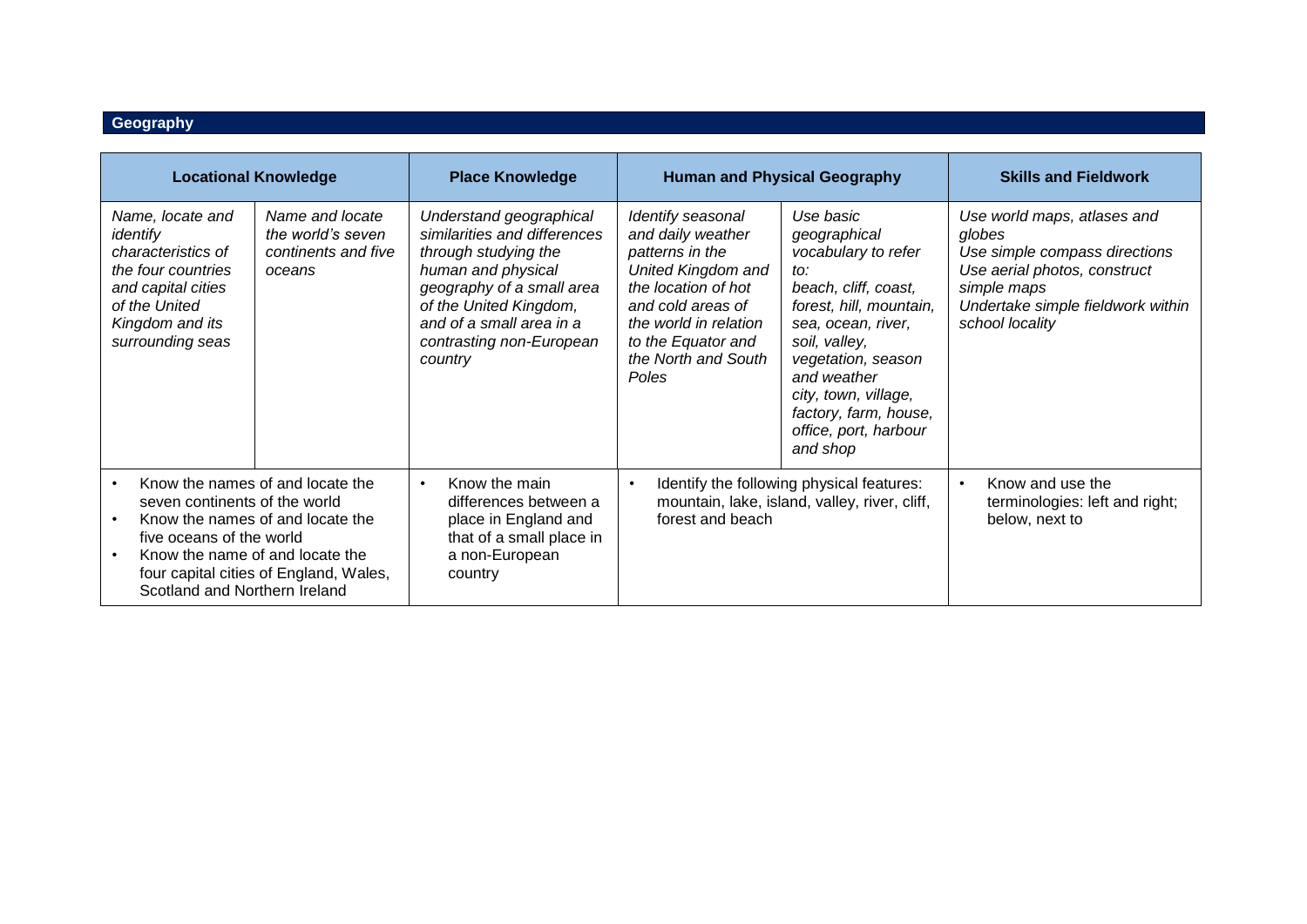| <b>Science</b> |  |  |  |
|----------------|--|--|--|
|                |  |  |  |

|   | <b>Working Scientifically</b>                                                                                                                                                     |  |  |  |  |
|---|-----------------------------------------------------------------------------------------------------------------------------------------------------------------------------------|--|--|--|--|
|   | Ask questions such as:<br>Why do some trees lose their leaves in Autumn and others do not?<br>How long are roots of tall trees?<br>Why do some animals have underground habitats? |  |  |  |  |
|   | Use equipment such as thermometers and rain gauges to help observe changes to local environment as the year progresses                                                            |  |  |  |  |
| ⊔ | Use microscopes to find out more about small creatures and plants                                                                                                                 |  |  |  |  |
| ⊔ | Know how to set up a fair test and do so when finding out about how seeds grow best                                                                                               |  |  |  |  |
|   | Classify or group things according to a given criteria, e.g. deciduous and coniferous trees                                                                                       |  |  |  |  |
| u | Draw conclusions from fair tests and explain what has been found out                                                                                                              |  |  |  |  |
| ⊔ | Use measures (within Year 2 mathematical limits) to help find out more about the investigations they are engaged with                                                             |  |  |  |  |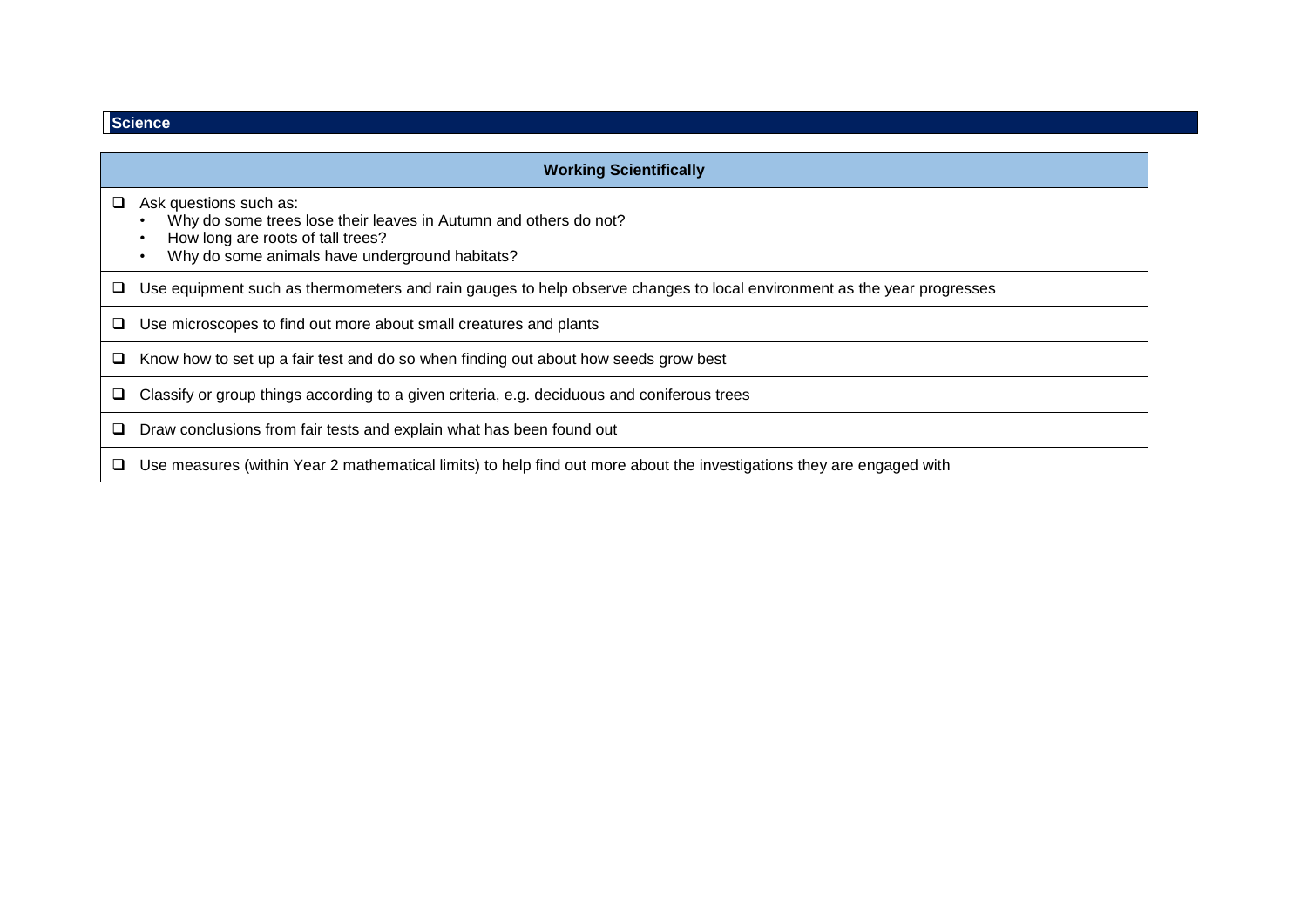| All living things and<br>their habitats                                                                                                                                                                                                                                                                                                | Animals, including<br><b>Humans</b>                                                                                                                                                                           | <b>Plants</b>                                                                                                                                                                                               | <b>Everyday Materials</b>                                                                 |                                                                                        |
|----------------------------------------------------------------------------------------------------------------------------------------------------------------------------------------------------------------------------------------------------------------------------------------------------------------------------------------|---------------------------------------------------------------------------------------------------------------------------------------------------------------------------------------------------------------|-------------------------------------------------------------------------------------------------------------------------------------------------------------------------------------------------------------|-------------------------------------------------------------------------------------------|----------------------------------------------------------------------------------------|
| Alive or dead<br><b>Habitats</b><br>Adaptations<br>Food chains                                                                                                                                                                                                                                                                         | Animal reproduction<br><b>Healthy living</b><br><b>Basic needs</b>                                                                                                                                            | Plant and seed<br>growth<br>Plant reproduction<br>Keeping plants<br>healthy                                                                                                                                 | Identify different materials<br>Name everyday materials<br>Properties of materials        | Compare the use of different<br>materials<br>Compare movement on different<br>surfaces |
| Classify things by<br>living, dead or<br>never lived<br>Know how a<br>specific habitat<br>provides for the<br>basic needs of<br>things living there<br>(plants and<br>animals)<br>Match living things<br>to their habitat<br>Name some<br>different sources of<br>food for animals<br>Know about and<br>explain a simple<br>food chain | Know the basic<br>$\bullet$<br>stages in a life<br>cycle for animals,<br>(including<br>humans)<br>Know why<br>$\bullet$<br>exercise, a<br>balanced diet<br>and good<br>hygiene are<br>important for<br>humans | Know and<br>$\bullet$<br>explain how<br>seeds and bulbs<br>grow into plants<br>Know what<br>$\bullet$<br>plants need in<br>order to grow<br>and stay healthy<br>(water, light &<br>suitable<br>temperature) | Know how materials can be<br>changed by squashing,<br>bending, twisting and<br>stretching | Know why a material might or<br>might not be used for a<br>specific job                |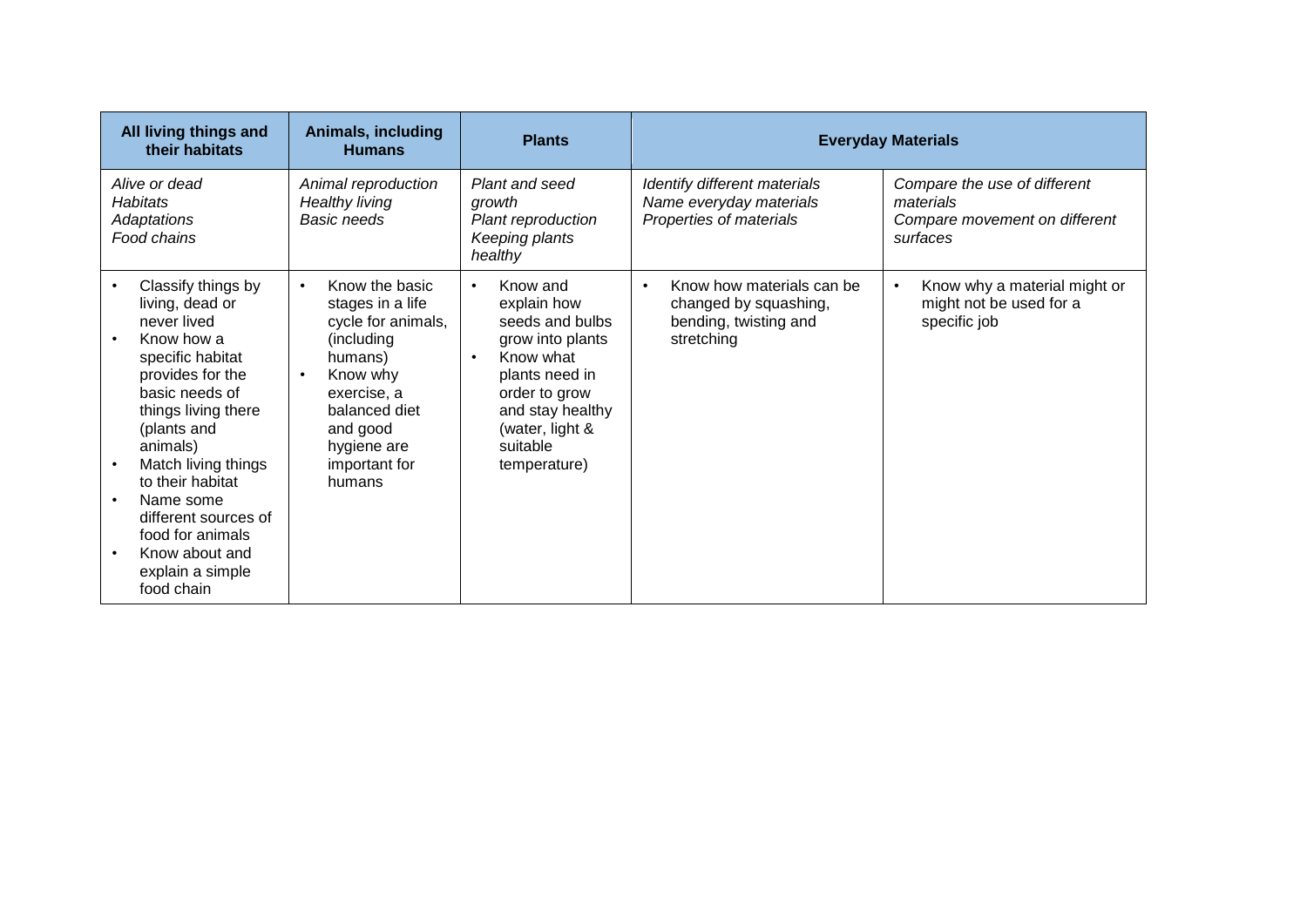# **SUPPORTING SUBJECTS**

## **Design Technology**

| <b>Designing</b>                                                                                                                                                                                                                                                                                                    | <b>Making</b>                                                                                                                                                                                                                                                                                                                         | <b>Evaluating</b>                                                                                                          | <b>Technical Knowledge</b>                                                                                                                                                                                 | <b>Food Technology</b>                                                                                               |
|---------------------------------------------------------------------------------------------------------------------------------------------------------------------------------------------------------------------------------------------------------------------------------------------------------------------|---------------------------------------------------------------------------------------------------------------------------------------------------------------------------------------------------------------------------------------------------------------------------------------------------------------------------------------|----------------------------------------------------------------------------------------------------------------------------|------------------------------------------------------------------------------------------------------------------------------------------------------------------------------------------------------------|----------------------------------------------------------------------------------------------------------------------|
| Design - purposeful, functional,<br>appealing products for themselves<br>and other users based on design<br>criteria<br>Design - generate, develop,<br>model and communicate their<br>ideas through talking, drawing,<br>templates, mock-ups and, where<br>appropriate, information and<br>communication technology | Select from and use a<br>range of tools and<br>equipment to perform<br>practical tasks [for<br>example, cutting, shaping,<br>joining and finishing]<br>Select from and use a<br>wide range of materials<br>and components, including<br>construction materials,<br>textiles and ingredients,<br>according to their<br>characteristics | Explore and evaluate a<br>range of existing<br>products<br>Evaluate their ideas and<br>products against design<br>criteria | Build structures,<br>exploring how they can<br>be made stronger, stiffer<br>and more stable<br>Explore and use<br>mechanisms [for<br>example, levers, sliders,<br>wheels and axles], in<br>their products. | Use the basic principles of<br>a healthy and varied diet<br>to prepare dishes<br>understand where food<br>comes from |
| think of an idea and plan what<br>to do next<br>explain why they have chosen<br>specific textiles                                                                                                                                                                                                                   | choose tools and<br>materials and explain<br>why they have chosen<br>them<br>join materials and<br>components in<br>different ways<br>measure materials to<br>use in a model or<br>structure                                                                                                                                          | explain what went<br>$\bullet$<br>well with their work                                                                     | make a model<br>stronger and more<br>stable<br>use wheels and<br>axles, when<br>appropriate to do so                                                                                                       | weigh ingredients to<br>use in a recipe<br>describe the<br>ingredients used when<br>making a dish or cake            |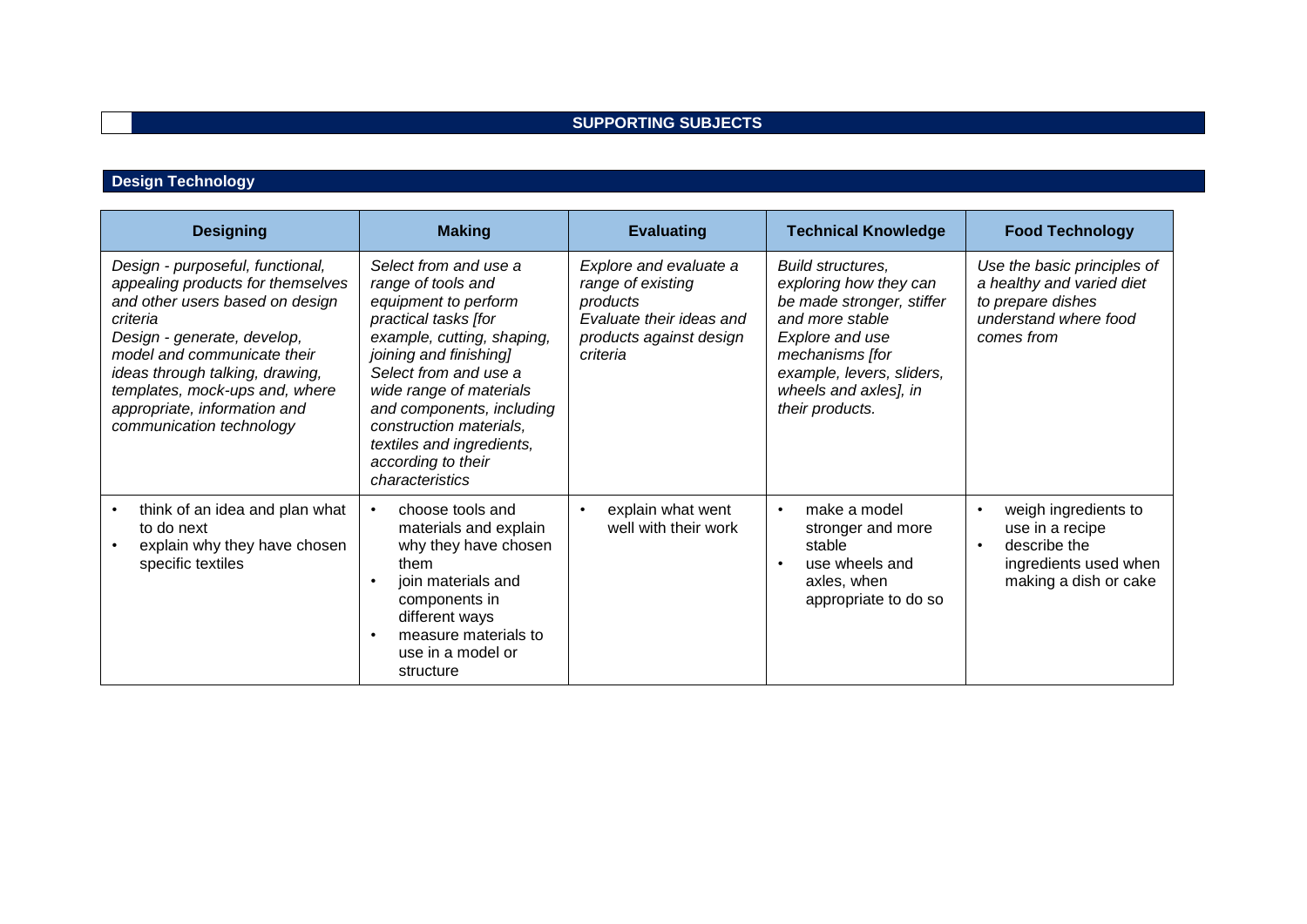| <b>Using Materials</b>                                                                                                                                                                                                                                   | <b>Drawing</b>                                                                                                                                                                                                                     | Use colour, pattern, texture, line,<br>form, space and shape                                                                                                                                                                                | <b>Range of artists</b>                                                                                                                            |
|----------------------------------------------------------------------------------------------------------------------------------------------------------------------------------------------------------------------------------------------------------|------------------------------------------------------------------------------------------------------------------------------------------------------------------------------------------------------------------------------------|---------------------------------------------------------------------------------------------------------------------------------------------------------------------------------------------------------------------------------------------|----------------------------------------------------------------------------------------------------------------------------------------------------|
| Use a range of materials creatively<br>to design and make products                                                                                                                                                                                       | Use drawing, painting and<br>sculpture to develop and share<br>their ideas, experiences and<br>imagination                                                                                                                         | Develop a wide range of art and<br>design techniques in using colour,<br>pattern, texture, line, shape, form and<br>space                                                                                                                   | Study a range of artists, craft<br>makers and designers                                                                                            |
| know how to create a printed<br>piece of art by pressing, rolling,<br>rubbing and stamping<br>know how to make a clay pot<br>and know how to join two clay<br>finger pots together<br>know how to use different<br>effects within an IT paint<br>package | choose and use three different<br>grades of pencil when drawing<br>know how to use charcoal,<br>pencil and pastel to create art<br>know how to use a viewfinder<br>to focus on a specific part of an<br>artefact before drawing it | know how to mix paint to create all<br>the secondary colours<br>know how to create brown with<br>paint<br>know how to create tints with paint<br>$\bullet$<br>by adding white and know how to<br>create tones with paint by adding<br>black | suggest how artists have<br>used colour, pattern and<br>shape<br>know how to create a piece<br>of art in response to the<br>work of another artist |

#### **Music**

| <b>Singing</b>                                                                                                                   | <b>Playing an instrument</b>                                                  | <b>Listening and appreciate</b>                                                                                                     | <b>Create own music</b>                                                                                                             |
|----------------------------------------------------------------------------------------------------------------------------------|-------------------------------------------------------------------------------|-------------------------------------------------------------------------------------------------------------------------------------|-------------------------------------------------------------------------------------------------------------------------------------|
| Pupils should be taught to use their<br>voices expressively and creatively by<br>singing songs and speaking chants and<br>rhymes | Pupils should be taught to play<br>tuned and untuned instruments<br>musically | Pupils should be taught to listen<br>with concentration and<br>understanding to a range of high-<br>quality live and recorded music | Pupils should be taught to<br>experiment with, create, select and<br>combine sounds using the inter-<br>related dimensions of music |
| sing or clap increasing and<br>decreasing tempo<br>perform simple patterns and<br>accompaniments keeping a steady<br>pulse       | play simple rhythmic patterns<br>on an instrument                             | make connections between<br>notations and musical<br>sounds                                                                         | order sounds to create a<br>beginning, middle and an end<br>create music in response to<br>different starting points                |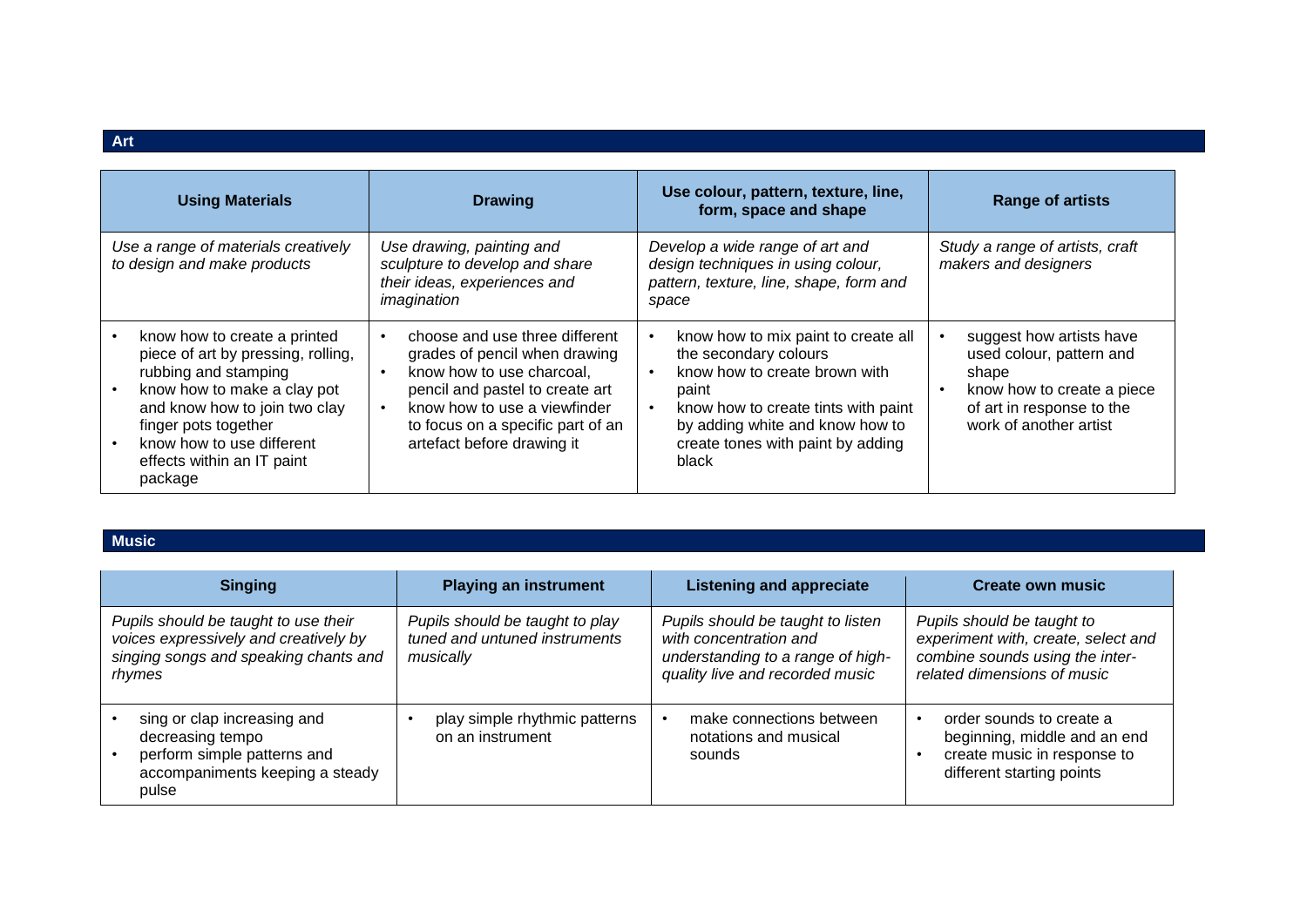#### **Physical Education**

| <b>Gymnastic Movements</b>                                                                                                                                      | <b>Basic movements and Team Games</b>                                                                                                                                          | Dance                                                                                                                                           |
|-----------------------------------------------------------------------------------------------------------------------------------------------------------------|--------------------------------------------------------------------------------------------------------------------------------------------------------------------------------|-------------------------------------------------------------------------------------------------------------------------------------------------|
| Developing balance, agility and co-ordination,<br>and begin to apply these in a range of activities                                                             | Master basic movements including running,<br>jumping, throwing and catching, as well as<br>participate in team games, developing simple<br>tactics for attacking and defending | Perform dances using simple movement<br>patterns                                                                                                |
| plan and perform a sequence of movements<br>improve sequence based on feedback<br>think of more than one way to create a<br>sequence which follows some 'rules' | use hitting, kicking and/or rolling in a game<br>decide the best space to be in during a<br>game<br>use a tactic in a game<br>follow rules                                     | change rhythm, speed, level and direction in<br>dance<br>make a sequence by linking sections<br>together<br>use dance to show a mood or feeling |

#### **Real PE**

| Unit 1 | Personal                  | I try several times if at first I don't succeed and I ask for help when appropriate.                                                                                                           |
|--------|---------------------------|------------------------------------------------------------------------------------------------------------------------------------------------------------------------------------------------|
| Unit 2 | Social                    | I can help praise and encourage others in their learning.                                                                                                                                      |
| Unit 3 | Cognitive                 | I can begin to order instructions, movements and skills. With help I can recognise similarities and<br>differences in performance and I can explain why someone is working or performing well. |
| Unit 4 | Creative                  | I can begin to compare my movements and skills with those of others. I can select and link<br>movements together to fit a theme.                                                               |
| Unit 5 | Applying Physical         | I can perform a range of skills with some control and consistency. I can perform a sequence of<br>movements with some changes in level, direction or speed.                                    |
| Unit 6 | <b>Health and Fitness</b> | I can say how my body feels before, during and after exercise. I use equipment appropriately and<br>move and land safely.                                                                      |

#### **Swimming**

• start to swim aiming for competency, confidence and proficiency over increasing distance.

• start to use a range of strokes effectively, for example front crawl, backstroke and breaststroke.

• start to show an awareness of safe self-rescue in different water based situations.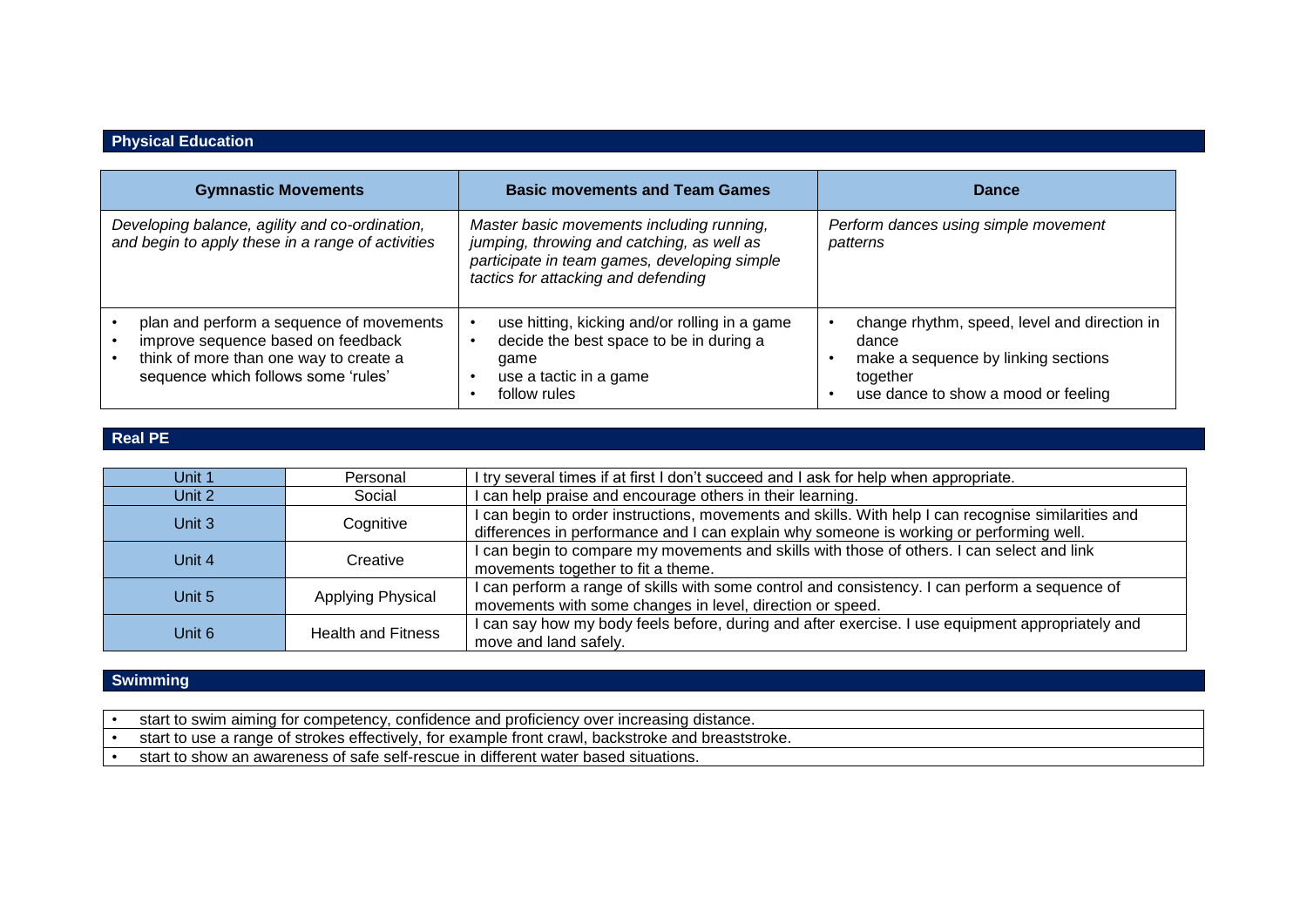# **Computing**

| <b>Algorithms</b>                                                                                                                                                                                                  | <b>Create programs</b>                                         | Reasoning                                                                                       |
|--------------------------------------------------------------------------------------------------------------------------------------------------------------------------------------------------------------------|----------------------------------------------------------------|-------------------------------------------------------------------------------------------------|
| Pupils should be taught to understand what<br>algorithms are; how they are implemented as<br>programs on digital devices; and that programs<br>execute by following precise and unambiguous<br><i>instructions</i> | Pupils should be taught to create and debug<br>simple programs | Pupils should be taught to use logical reasoning<br>to predict the behaviour of simple programs |
| understand that algorithms are used on<br>digital devices                                                                                                                                                          | write a simple program and test it                             | predict what the outcome of a simple<br>program will be (logical reasoning).                    |

| <b>Using technology</b>                                                                                                  | Uses of IT beyond school                                                                    | Safe use                                                                                                                                                                                                                                                        |
|--------------------------------------------------------------------------------------------------------------------------|---------------------------------------------------------------------------------------------|-----------------------------------------------------------------------------------------------------------------------------------------------------------------------------------------------------------------------------------------------------------------|
| Pupils should be taught to use technology<br>purposefully to create, organise, store,<br>manipulate and retrieve digital | Pupils should be taught to recognise common<br>uses of information technology beyond school | Pupils should be taught to use technology safely<br>and respectfully, keeping personal information<br>private; identify where to go for help and support<br>when they have concerns about content or<br>contact on the internet or other online<br>technologies |
| understand that programs require precise<br>instructions<br>organise, retrieve and manipulate digital<br>content         | know how technology is used in school and<br>outside of school                              | know where to go for help if concerned.                                                                                                                                                                                                                         |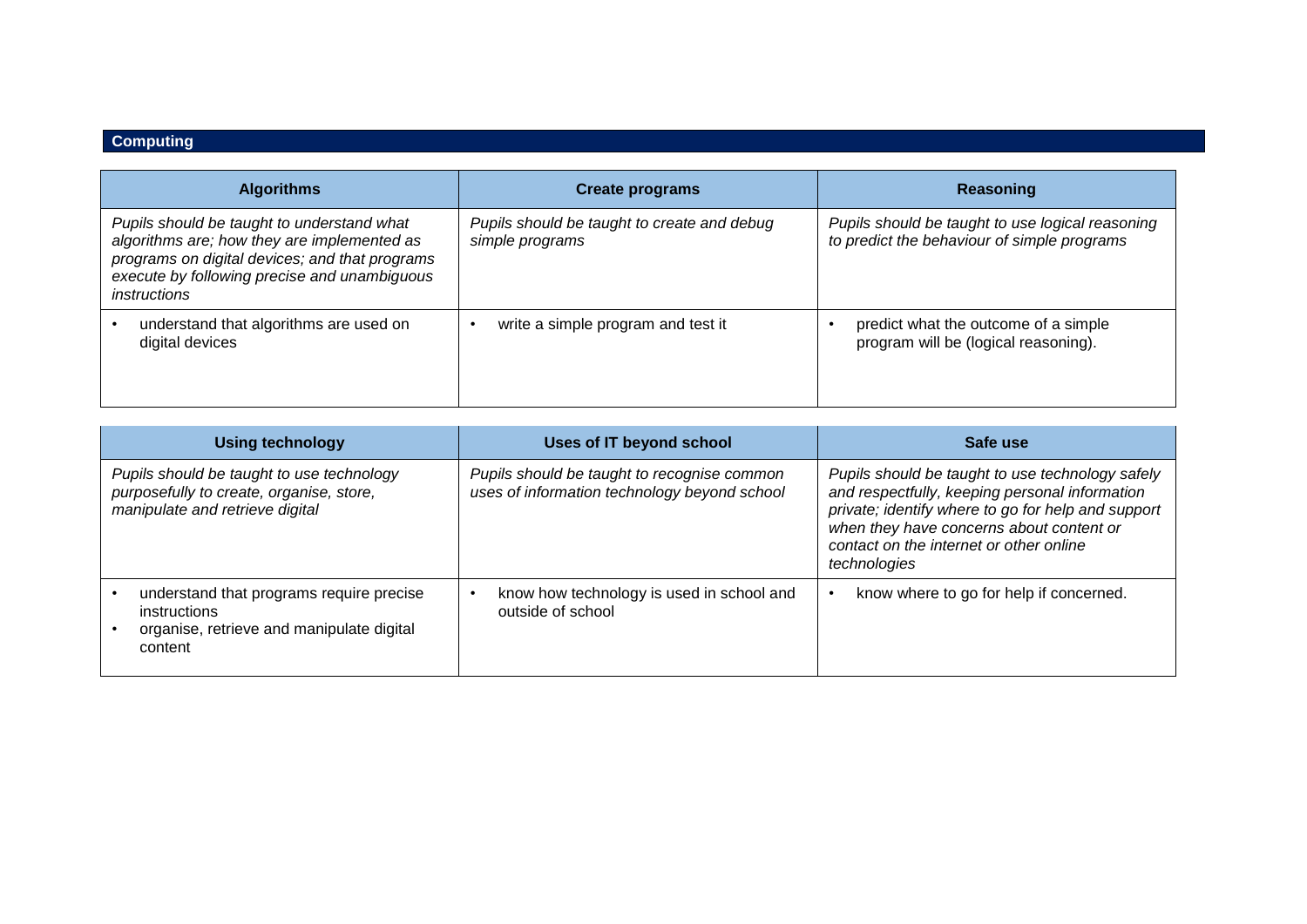#### **PSHE**

| <b>Jigsaw Piece One</b>   | Being me in my world          | Hopes and fears for the year<br>$\bullet$<br><b>Rights and responsibilities</b><br>$\bullet$<br><b>Rewards and consequences</b><br>$\bullet$<br>Safe and fair learning environment<br>$\bullet$<br><b>Valuing contributions Choices</b><br>$\bullet$<br><b>Recognising feelings</b>                |
|---------------------------|-------------------------------|----------------------------------------------------------------------------------------------------------------------------------------------------------------------------------------------------------------------------------------------------------------------------------------------------|
| <b>Jigsaw Piece Two</b>   | <b>Celebrating Difference</b> | Assumptions and stereotypes about<br>gender<br><b>Understanding bullying</b><br>$\bullet$<br>Standing up for self and others<br>$\bullet$<br><b>Making new friends</b><br>$\bullet$<br><b>Gender diversity</b><br>$\bullet$<br><b>Celebrating difference and remaining</b><br>$\bullet$<br>friends |
| <b>Jigsaw Piece Three</b> | <b>Dreams and Goals</b>       | Achieving realistic goals<br>$\bullet$<br>Perseverance<br>$\bullet$<br><b>Learning strengths</b><br>$\bullet$<br><b>Learning with others</b><br>$\bullet$<br>Group co-operation<br>$\bullet$<br><b>Contributing to and sharing success</b><br>$\bullet$                                            |
| <b>Jigsaw Piece Four</b>  | <b>Healthy Me</b>             | <b>Motivation</b><br>$\bullet$<br><b>Healthier choices</b><br>$\bullet$<br><b>Relaxation</b><br>$\bullet$<br><b>Healthy eating and nutrition</b><br>Healthier snacks and sharing food                                                                                                              |
| <b>Jigsaw Piece Five</b>  | <b>Relationships</b>          | Different types of family<br>$\bullet$<br><b>Physical contact boundaries</b><br>$\bullet$<br><b>Friendship and conflict</b><br>$\bullet$<br><b>Secrets Trust and appreciation</b><br>$\bullet$<br><b>Expressing appreciation for special</b><br>$\bullet$<br>relationships                         |
| <b>Jigsaw Piece Six</b>   | <b>Changing Me</b>            | Life cycles in nature<br>$\bullet$<br>Growing from young to old<br>$\bullet$<br>Increasing independence<br>$\bullet$<br>Differences in female and male bodies                                                                                                                                      |